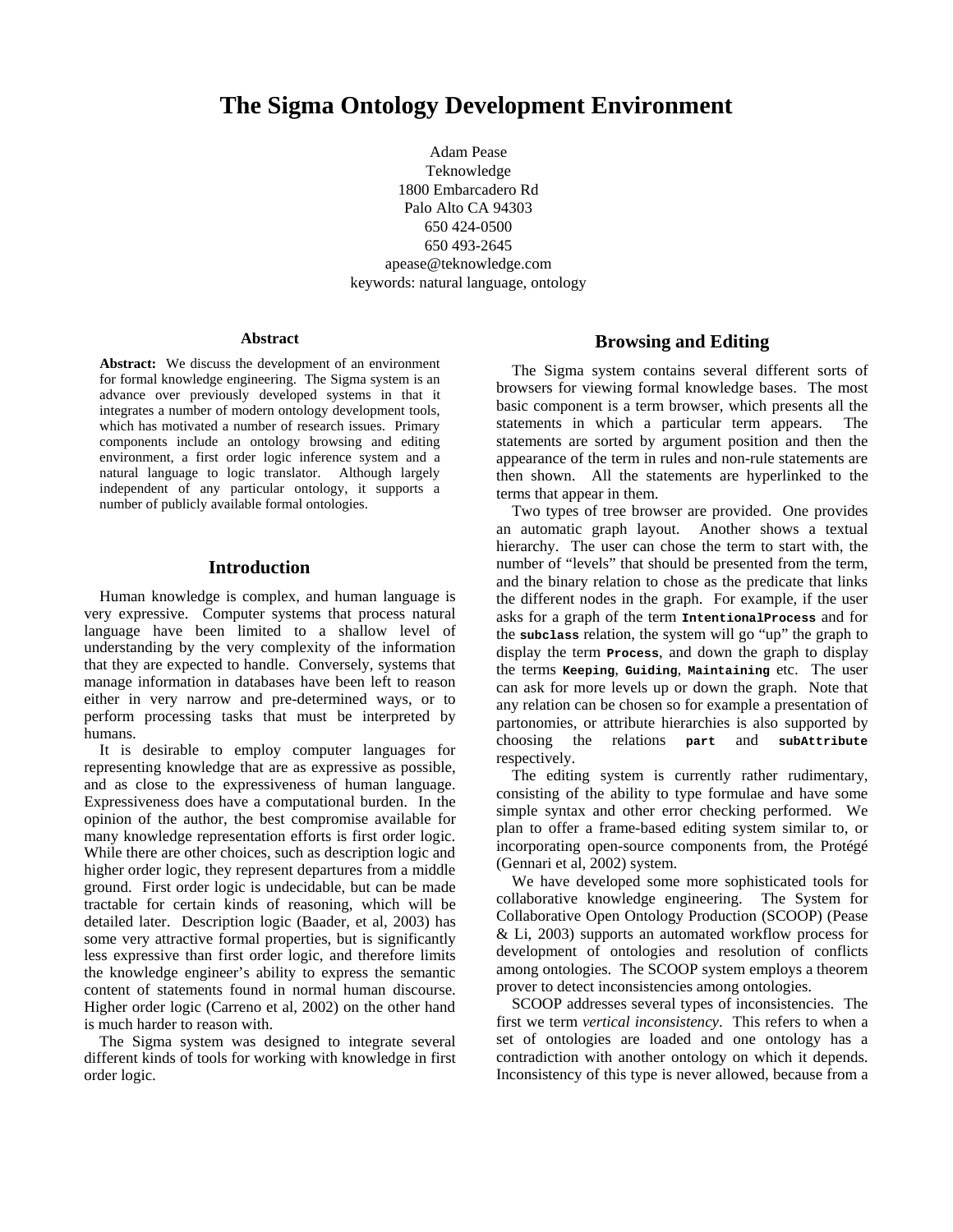contradictory knowledge base, any proposition can be concluded to be true. SCOOP enforces a workflow process that requires a resolution to such a situation.

The second kind of inconsistency we term *horizontal inconsistency*. This refers to a situation in which knowledge products created by different knowledge engineers, and which do not have a mutual dependency, are mutually contradictory. SCOOP alerts developers to such a situation, but does not require that it be eliminated. It is possible for two knowledge bases to represent different perspectives, which are contradictory, but locally valid.

We employ the KIF (Genesereth, 1991) language and have a translator to and from DAML (Hendler & McGuinness, 2000). A translator to and from Protégé (Gennari et al, 2002) is partially completed at this time.

### **Language Generation**

Each statement can also be presented as a natural language paraphrase similar to (Sevcenko, 2003). Note that we also use Sevcenko's language templates for English and Czech. Each term in an ontology can be given a natural language presentation form, indexed by the human language. For example, the SUMO term DiseaseOrSyndrome can be presented as "disease or syndrome" and an Italian presentation would be shown as "malattia o sindrome". Combined with the English understanding mechanisms described below, this gives us a very rudimentary language translation capability.

Although presentation of terms is straightforward, presentation of statements is more complicated, and roughly patterned after C-language printf statements. For example the relation "part", which states that one object is a part of another, has the corresponding language generation template "%1 is %n a part of %2". The first argument to the logical relation is substituted for %1 etc. Note that this substitution is recursive, so that complex statements with nested formulae can be translated effectively. The %n signifies that if the statement is negated, that the negation operator for the appropriate human language should be inserted in that position.

We currently have language templates for English, Czech, German and Italian. Some work has been done on Hindi, Telugu, Tagalog and Russian.

#### **Natural Language Understanding**

We take a restricted language approach to natural language understanding. Deep understanding of unrestricted human languages is too hard with present technology. Our approach is to create a restricted version of English, which is grammatical but more limited than true natural language. Statements must be present tense singular. Although different tense and number can be accepted, the system paraphrases such sentences into a present tense singular form. Ambiguous word choices default to the most popular sense of the word, with an

escape mechanism for the user to select a different sense. Anaphoric references are handled with a simple mechanical algorithm. Some kinds of quantification (every, some, all) can be handled.

The current system is capable of taking simple English sentences and translating them into KIF, using terms from our SUMO upper ontology (described below). We have mapped all 100,000 WordNet (Miller, et al, 1993) word senses (synsets) to SUMO, one at a time, by hand over the period of a year (Niles & Pease, 2003). This endows our natural language translation system with a very large vocabulary.

Our approach is presented more fully in (Murray, Pease & Sams, 2003).

#### **Inference**

One basic issue is that of allowing variables in the predicate position. While the general case of this results in expressions being beyond first order logic, there is a slightly more restricted case, which is first order. A statement with a variable in the predicate position is only higher order if a quantifer ranges of all possible relations, rather than the finite set of relations in a particular knowledge base. Since prepending another relation in front of every statement makes everything first order for such a restricted practical case, this therefore must mean that the statement wasn't really higher-order in the first place.

 There is also an issue with prohibiting statements as arguments to relations. When arguments to relations are statements, then such a statement is higher order. We could either have a quote operator or define a Statement class and require all predicates have their argument types defined (which would allow us to know in advance whether an argument is a Statement, and therefore needs to be implicitly quoted). A statement that has this issue is

### **(believes John (likes Bob Mary))**

Currently, such statements are quoted, and therefore become opaque first-order objects rather than statements.

Another issue is row variables, for use in variable arity relations. One proposed version of KIF (Hayes & Menzel, 2001) has what are alternately called row, or sequence variables. They are denoted by the '@' symbol in KIF statements. They are analogous to the lisp @REST variable. This is not first order if the number of arguments it can "swallow up" is infinite. However, if row variables have a definite number of arguments, it can be treated like a macro, and becomes first order. For example,

```
(=>
    (and
       (subrelation ?REL1 ?REL2)
       (holds ?REL1 @ROW))
    (holds ?REL2 @ROW))
```
would become

**(=>**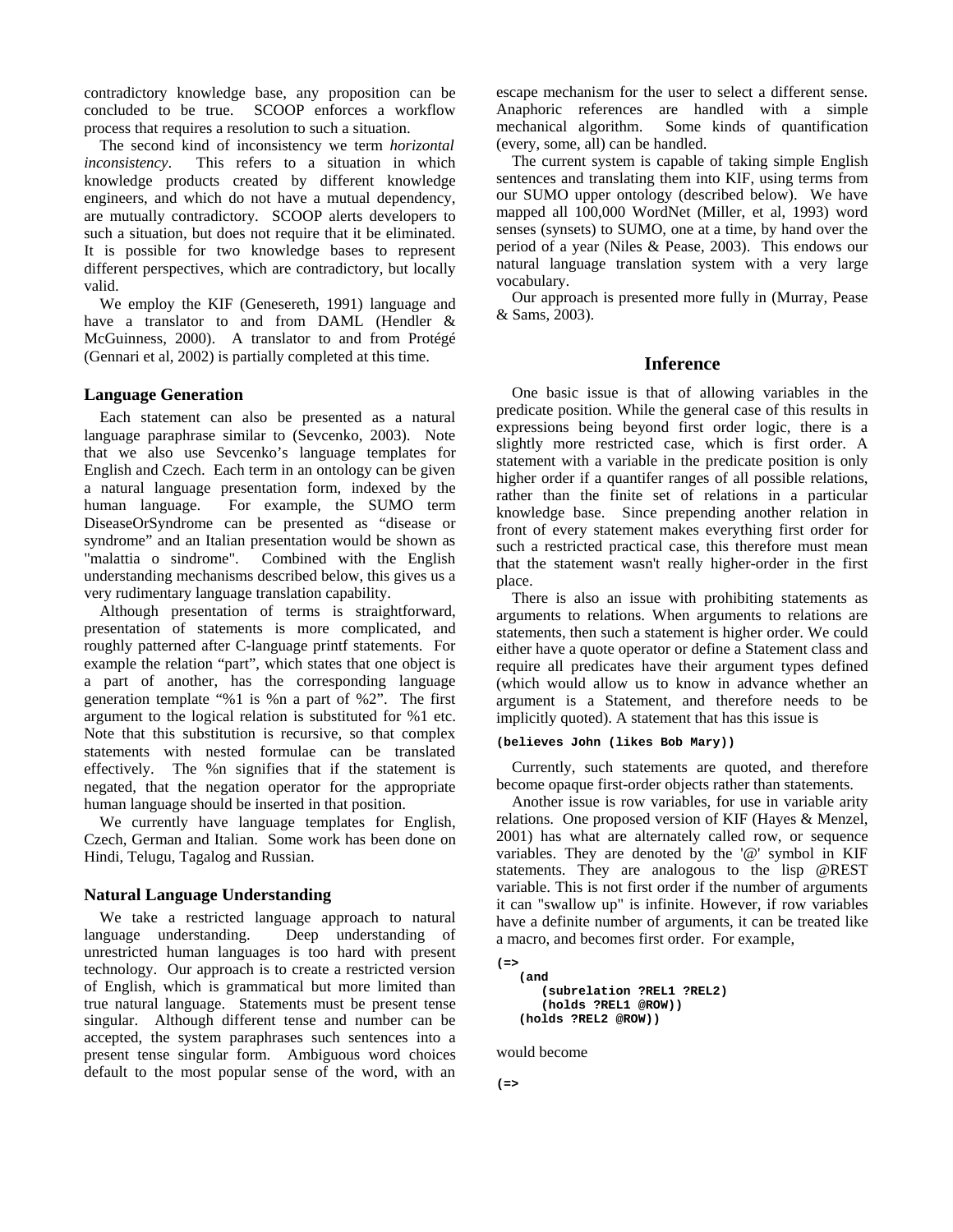```
 (and
       (subrelation ?REL1 ?REL2)
       (holds ?REL1 ?ARG1))
    (holds ?REL2 ?ARG1))
(=>
    (and
       (subrelation ?REL1 ?REL2)
       (holds ?REL1 ?ARG1 ?ARG2))
    (holds ?REL2 ?ARG1 ?ARG2))
```
etc.

Also note that this "macro" style expansion has the problem that unlike the true semantics of row variables, that it is not infinite. If the macro processor only expands to five variables, there is a problem if the knowledge engineer uses a relation with six. Because of that, Sigma's syntax checker must prohibit relations with more arguments than the row variable preprocessor expands to.

#### **Default reasoning**

Given the example KB:

```
(=>
  (instance ?X Bird)
  (canFly ?X))
(=>
   (instance ?X Penguin)
  (not 
     (canFly ?X)))
```

```
(subclass Penguin Bird)
```
We would like the second rule to override the first. The general case of default reasoning is very difficult (Schlechta, 1997). However, we believe that there is an easy way to address the most common case and get the utility we need. Given a relation

```
(exception <formula-specific> <formula2-general>)
```
we can implement a macro that modifies the first formula above to exclude the exception specified and generate the KB

```
(=>
   (and
     (instance ?X Bird)
     (not (instance ?X Penguin))
  (canFly ?X))
(=>
  (instance ?X Penguin)
  (not 
     (canFly ?X)))
(subclass Penguin Bird)
```
Of course, this is only easy in the specific case where two rules have opposite conclusions and the antecedent of one subsumes the other. It's possible that in easy cases we might be able to have Sigma even generate the **(exception**... clause that the macro will use.

The algorithm for the macro simply would be, given the **(exception**... statement, to negate the antecedent of the <formula-specific> and add it as a conjunction to the Like other macros, this has implications for proof presentation that are also unresolved.

#### **Proof Presentation**

Sigma includes several options for proof presentation. Despite the fact that most textbooks present proofs as linear structures, proofs are trees. The same sub-proof may be used several times in reaching different intermediate conclusions. While this is a byproduct of automated reasoning, it is rarely useful to the human user. Therefore, Sigma eliminates redundant paths of reasoning in order to create a linear proof.

Sigma also has options for how it presents multiple proofs. Often, the same proof, with the same proof steps, can be reached via a different search order. This means that although two tree-structured proofs may be different, they may work out to be identical when redundant paths are removed and a linear proof structure generated. Sigma supports an option for hiding such duplicate proofs.

On additional option is to suppress proofs that may have different steps but which lead to the same answer. Sometime it is useful to a knowledge engineer to see these alternate proofs, and sometime not.

### **Reasoning with Equality**

One problem in a first order theorem prover with procedural attachments for arithmetic is that the equality operator masks normal unification and inference. Currently Sigma converts the SUMO term 'equal' to '=' when sending assertions and queries to the theorem prover and then converts back for proof formatting. We are experimenting with changing the name to 'eval' and mapping that string to the theorem prover's '='.

Our current idea is to have three predicates, one, which handles evaluation, one, which handles inference, and another, which combines the two.



The following examples of assertions and queries should make clear how this will work.

```
assert: 
(equal (CardinalityFn Continent) 7)
macro expands to: 
(eval (CardinalityFn Continent) 7)
(equalAssigned (CardinalityFn Continent) 7)
```
query: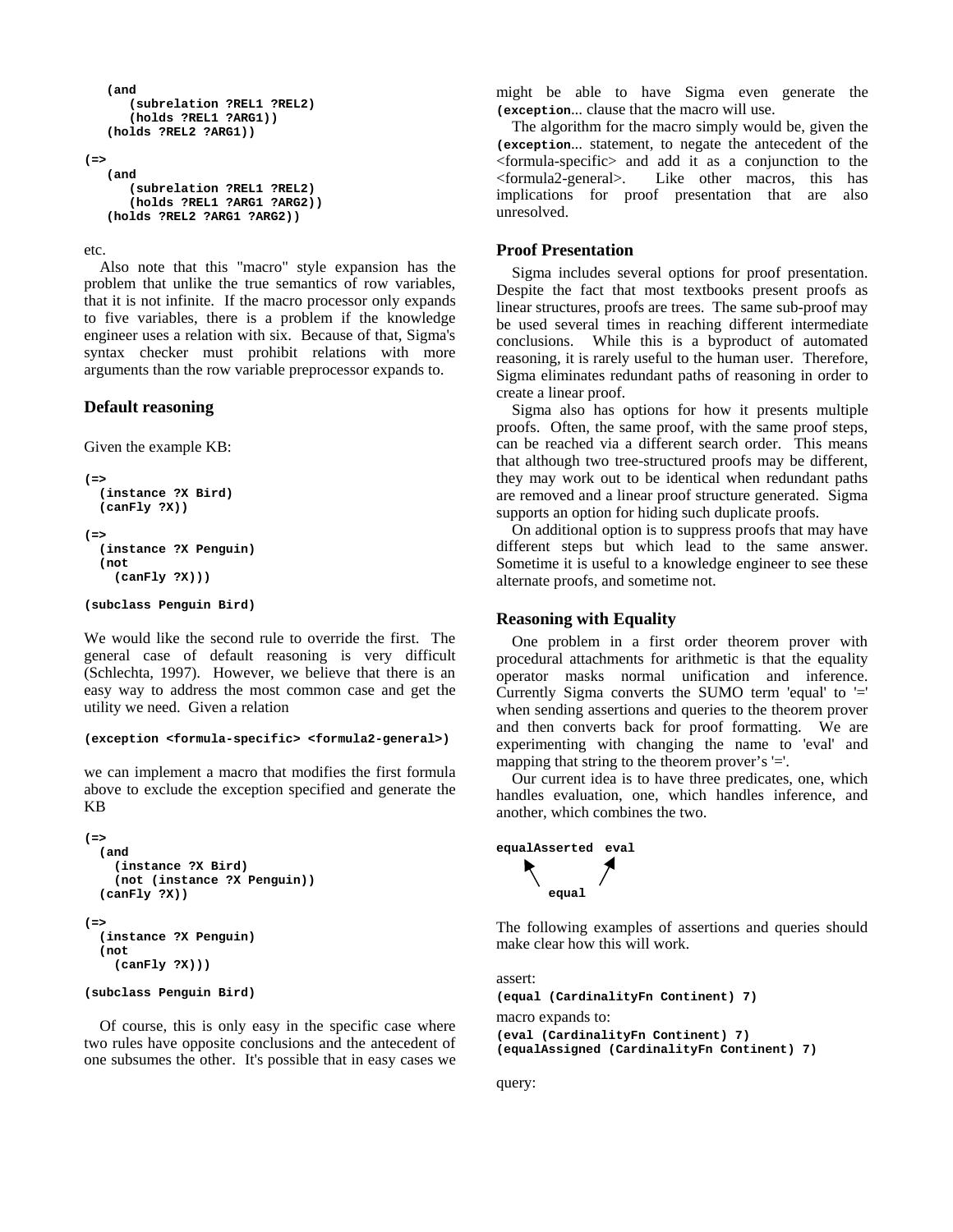```
(eval (CardinalityFn Continent) ?X)
result:
(CardinalityFn Continent)
query:
(equalAssigned (CardinalityFn Continent) ?X)
result:
7
query:
(equal (CardinalityFn Continent) ?X)
macro expands to:
(eval (CardinalityFn Continent) ?X)
(equalAssigned (CardinalityFn Continent) ?X)
```

```
result:
(CardinalityFn Continent)
7
```

```
query:
(eval (AdditionFn 2 3) ?X)
result:
```

```
5
```

```
query:
(equalAssigned (AdditionFn 2 3) ?X)
result:
```

```
[no]
```

```
query:
(equal (AdditionFn 2 3) ?X)
macro expands to:
(eval (AdditionFn 2 3) ?X)
(equalAssigned (AdditionFn 2 3) ?X)
result:
5
```
The formal semantics of the macro is

```
(=>
   (equal ?X ?Y)
  (eval ?X ?Y))
(=> 
  (equal ?X ?Y)
  (equalAssigned ?X ?Y))
```
# **Ontology**

The Sigma system has been designed to be as independent of a particular ontology as possible, but there are many features that are available when a standard ontology is used. Current features are primarily to do with error checking. Knowing a standard method for defining argument type restrictions, class-subclass relations and documentation allows us to alert the user when such statements are conflicting or not present.

We employ the Suggested Upper Merged Ontology (SUMO) (Niles & Pease, 2001) as the system's standard ontology. SUMO has been released to the public for free since its first version in December of 2000. Now in its  $47<sup>th</sup>$ version, the SUMO has been reviewed by hundreds of people and subject to formal validation with a theorem prover, to ensure that it is free of contradictions. The SUMO contains roughly 1000 terms and 4000 statements, of which 750 are rules. As mentioned above, it has been mapped by hand to the WordNet lexicon, which has acted as an additional check on completeness and coverage.

A number of domain ontologies have been created that extend SUMO and can be used in the Sigma system. They include

- A Quality of Service ontology, covering computer systems and networks
- An ecommerce services ontology
- An ontology of biological viruses
- A financial ontology
- An ontology of terrain features
- Ontologies of weapons of mass destruction and terrorism
- An ontology of government and governmental organizations
- Taxonomies of the periodic table of the elements and industry types

# **Related Work**

There have been a number of ontology editing environments created including Ontolingua (Farquhar et al, 1996), Ontosaurus (Swartout et al, 1996), Protégé (Gennari et al, 2002), and Cyc (Lenat, 1995). Ontosaurus and Cyc both have inference components. Cyc is the only system to contain a standard ontology. Cyc also contains a natural language component although little or no public information about that work is available.

The GKB editor (Paley et al, 1997) is an example of a graphical ontology editor. SNARK (Stickel et al, 1994), and Otter (Kalman, 2001) are examples of theorem provers. Many theorem provers have been tested on the CADE/TPTP (Sutcliffe et al, 2002) competitions. However, limited efforts have been made to apply formal first order theorem proving to expert system and common sense reasoning on large knowledge bases. The Sigma system brings all these types of components together, and in the process, addresses a number of research issues that have not been evident in use of these separate components.

# **Acknowledgements**

The author would like to thank Randy Schulz for his efforts on early versions of this system.

## **References**

Baader, F., Calvanese, D., McGuinness, Nardi, D., and Patel-Schneider, P., (eds). (2003) The Description Logic